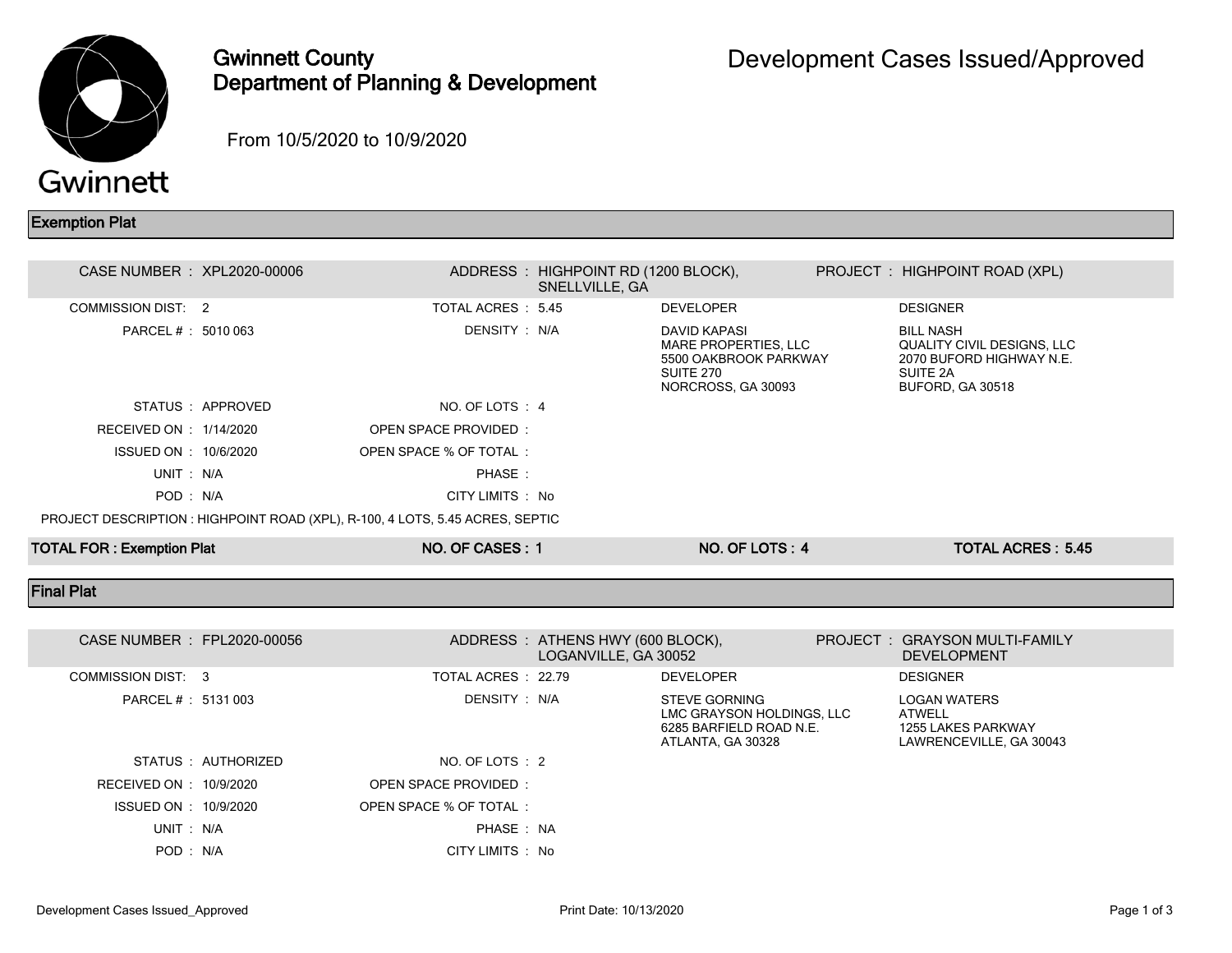| <b>TOTAL FOR: Final Plat</b>          |                     | NO. OF CASES: 1                                                                                                                      |                                                           | NO. OF LOTS: 2                                                                                                                           | <b>TOTAL ACRES: 22.79</b>                                                                                                                                          |
|---------------------------------------|---------------------|--------------------------------------------------------------------------------------------------------------------------------------|-----------------------------------------------------------|------------------------------------------------------------------------------------------------------------------------------------------|--------------------------------------------------------------------------------------------------------------------------------------------------------------------|
| <b>Concept Plan</b>                   |                     |                                                                                                                                      |                                                           |                                                                                                                                          |                                                                                                                                                                    |
| CASE NUMBER : CPL2019-00006           |                     |                                                                                                                                      |                                                           |                                                                                                                                          | PROJECT : ALPHONSA GARDENS                                                                                                                                         |
|                                       |                     |                                                                                                                                      | ADDRESS: ROSEBUD RD (4500 BLOCK),<br>LOGANVILLE, GA 30052 |                                                                                                                                          |                                                                                                                                                                    |
| <b>COMMISSION DIST: 3</b>             |                     | TOTAL ACRES : 14.55                                                                                                                  |                                                           | <b>DEVELOPER</b>                                                                                                                         | <b>DESIGNER</b>                                                                                                                                                    |
| PARCEL # : 4275 001                   |                     | DENSITY: N/A                                                                                                                         |                                                           | <b>JOS KANNAKKADEN</b><br>ALPHONSA HOMES. INC.<br>12 KILGORE DRIVE, S.E.<br>MABLETON, GA 30126                                           | <b>BOBBY BULLARD</b><br><b>BULLARD LAND PLANNING</b><br>3790 CANNONWOLDE DRIVE<br>SNELLVILLE, GA 30039                                                             |
|                                       | STATUS : AUTHORIZED | NO. OF LOTS : 19                                                                                                                     |                                                           |                                                                                                                                          |                                                                                                                                                                    |
| RECEIVED ON : 2/8/2019                |                     | <b>OPEN SPACE PROVIDED:</b>                                                                                                          |                                                           |                                                                                                                                          |                                                                                                                                                                    |
| ISSUED ON : 10/8/2020                 |                     | OPEN SPACE % OF TOTAL:                                                                                                               |                                                           |                                                                                                                                          |                                                                                                                                                                    |
| UNIT: N/A                             |                     | PHASE:                                                                                                                               |                                                           |                                                                                                                                          |                                                                                                                                                                    |
| POD: N/A                              |                     | CITY LIMITS : No                                                                                                                     |                                                           |                                                                                                                                          |                                                                                                                                                                    |
|                                       |                     | PROJECT DESCRIPTION : SINGLE FAMILY SUBDIVISION, OSC PER RZR2018-00037 AND R-100, 21 LOTS, 14.55 ACRES, 7.30 OPEN SPACE ACRES, SEWER |                                                           |                                                                                                                                          |                                                                                                                                                                    |
| <b>TOTAL FOR: Concept Plan</b>        |                     | NO. OF CASES: 1                                                                                                                      |                                                           | NO. OF LOTS: 19                                                                                                                          | TOTAL ACRES: 14.55                                                                                                                                                 |
| <b>Subdivision Development Permit</b> |                     |                                                                                                                                      |                                                           |                                                                                                                                          |                                                                                                                                                                    |
|                                       |                     |                                                                                                                                      |                                                           |                                                                                                                                          |                                                                                                                                                                    |
| CASE NUMBER : SDP2019-00063           |                     |                                                                                                                                      | ADDRESS: 4411 EAST JONES BRIDGE RD,                       | PEACHTREE CORNERS, GA 30092                                                                                                              | PROJECT : EAST JONES BRIDGE PHASE 1                                                                                                                                |
| <b>COMMISSION DIST: 2</b>             |                     | TOTAL ACRES: 115.06                                                                                                                  |                                                           | <b>DEVELOPER</b>                                                                                                                         | <b>DESIGNER</b>                                                                                                                                                    |
| PARCEL # : 6349 001                   |                     | DENSITY : N/A                                                                                                                        |                                                           | <b>TOM BLACK</b><br>THE PROVIDENCE GROUP OF<br><b>GEORGIA, LLC</b><br>11340 LAKEFIELD DRIVE<br><b>SUITE 250</b><br>JOHNS CREEK, GA 30097 | <b>MARK VAN DE WATER</b><br>AEC. INC.<br>50 WARM SPRINGS CIRCLE<br>ROSWELL, GA 30075                                                                               |
| STATUS: ISSUED                        |                     | NO. OF LOTS : 185                                                                                                                    |                                                           |                                                                                                                                          |                                                                                                                                                                    |
| RECEIVED ON : 12/27/2019              |                     | <b>OPEN SPACE PROVIDED:</b>                                                                                                          |                                                           |                                                                                                                                          |                                                                                                                                                                    |
| ISSUED ON : 10/7/2020                 |                     | OPEN SPACE % OF TOTAL:                                                                                                               |                                                           |                                                                                                                                          |                                                                                                                                                                    |
| UNIT: N/A                             |                     | PHASE: 1                                                                                                                             |                                                           |                                                                                                                                          |                                                                                                                                                                    |
| POD: N/A                              |                     | CITY LIMITS : Yes                                                                                                                    |                                                           |                                                                                                                                          |                                                                                                                                                                    |
|                                       |                     |                                                                                                                                      |                                                           |                                                                                                                                          | PROJECT DESCRIPTION : CITY OF PEACHTREE CORNERS, EAST JONES BRIDGE, PHASE I, O-I PER SUP2018-003 AND V2018-003, 185 UNITS, 115.06 ACRES, 34.2 DISTURBED ACRES, 566 |

NEW PARKING SPACES, SEWER